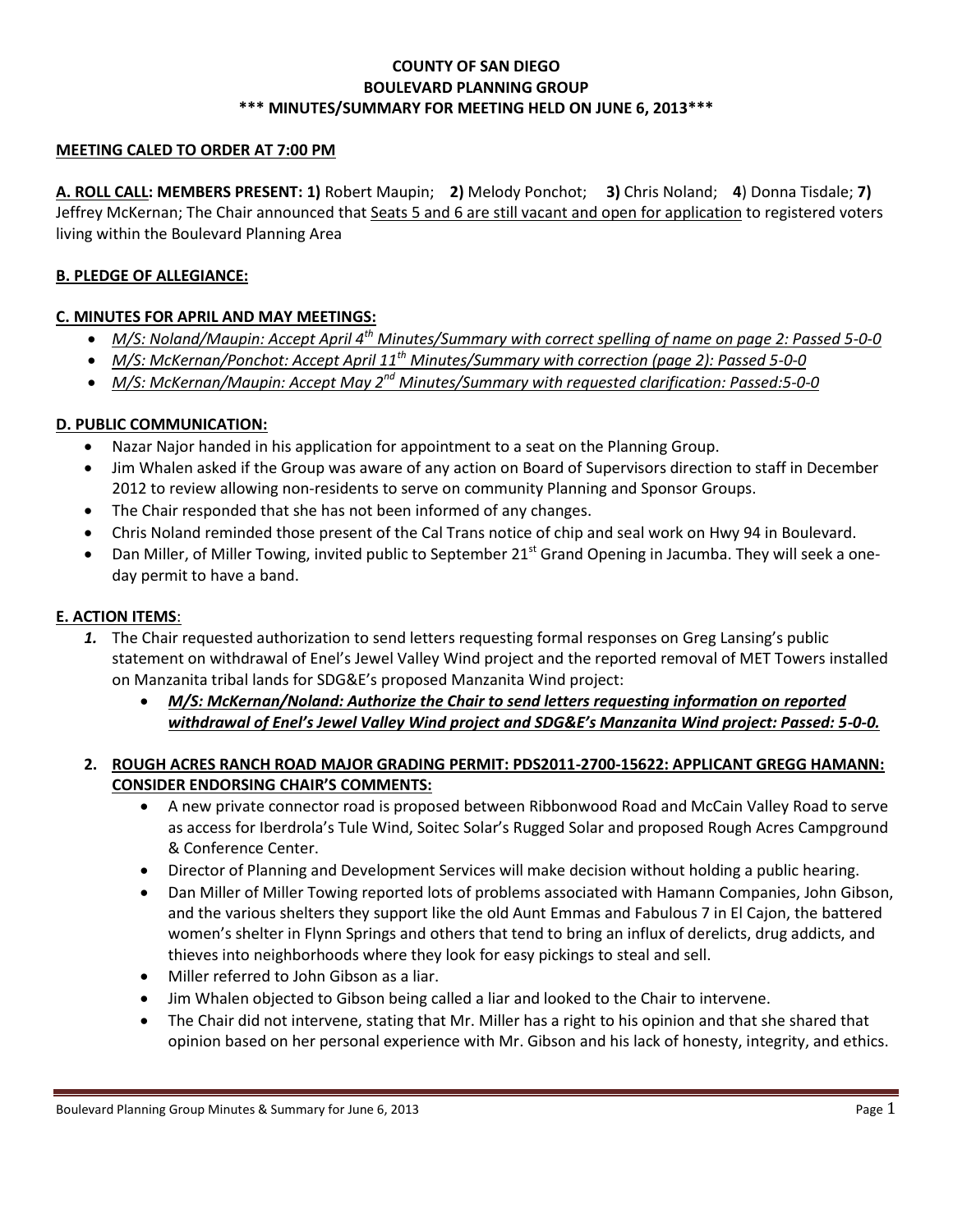- The Chair also noted that the Chair of the Board of Supervisors did not intervene when John Gibson, Whalen's client, made public comments comparing Boulevard opponents of the Wind Ordinance & Boulevard Plan Amendments to the Boston Marathon bombers who used pressure cookers full of ball bearings, calling us 'economic terrorists'.
- Impacted property owner, Linda Shannon, reported getting the runaround from the County with no answers on impacts from the new road. She also reported that John Gibson had not followed through on early promises to keep them informed.
- The Chair recommended that Shannon call Supervisor Jacob's office, the project manager, and Whalen's office, directly.
- Project Manager: Kenneth.Brazell@sdcounty.ca.gov; 858-694-2728 phone
- *M/S: McKernan/Ponchot: Endorse the May 25th Rough Acres Road grading permit comments submitted by the Chair to Kenneth Brazell: Passed: 5-0-0.*

## **3. AT&T MOBILITY / RUIZ CELL TOWER MUP APPLICATION 3300-12-017: JUNE 14TH PLANNING COMMISSION HEARING:**

- Proposed for Ruiz property on south side of Historic Route 80 between McCain Valley Road and Bankhead Springs.
- Group voted previously (10-4-12) to deny project due to opposition from neighbors; concerns over cumulative adverse impacts to community character, viewsheds, wildlife, proximity to neighboring property lines (50ft), public health and safety related to EMF/RFR and fire, and Historic Route 80; and alternate location on Sunrise Powerlink towers.
- Staff reported back that SDG&E claimed that additional uses are not allowed on Powerlink towers.
- No FAA lights required for towers under 200' in height.
- Additional recommendations were made to the camouflage the facility to blend in with natural landscape/ topography, use of oxidized chain link fencing, no new lights.
- *M/S: Noland/Ponchot: Resubmit previous objections with added language: Passed: 5-0-0.*

### **F. GROUP BUSINESS**: Announcements; correspondence; discussion items; project updates

- 1. **Border Patrol:** No report
- 2. **Revitalization:** Jeff McKernan read the report in Tammy Daubach's absence.
	- June 29<sup>th</sup> start of sign up for Jacumba Library Summer Reading Program for all ages.
	- Jacumba Clean-up day was a success with all three dumpsters filled up within an hour and a half.
	- Volunteers are needed to help organize a Boulevard clean-up for non-toxic items.
	- Dan Miller, Miller Towing, offered to help with Boulevard clean up.
- 3. **Fire Safe Council:** McKernan read the report in Tammy Daubach's absence.
	- Next meeting is 6:30 PM, June 24<sup>th</sup>, at Lake Morena Fire Dept.
	- Participated in Mountain Empire Country Fair in Campo; sponsored children's game, hugging booth and glitter tattoo booth; raffled off a Home Emergency Supply Kit for 2 people for 3 days; Smokey the Bear drew the winning ticket belonging to George Gasca.

# **4. MAY 16TH OCOTILLO WIND BLADE THROW EVENT:**

- The Chair reported on the turbine blade throw event, community and media reaction, and the following suspension of the entire 265 MW turbine project and all projects using the same Siemens' turbines and blades—globally—until an investigation into the cause is completed.
- The blade detached from the turbine at its root during low winds.
- No damages or injuries were reported.

### 5. **CONTACT BY SOLAR ELECTRIC SOLUTIONS LLC:**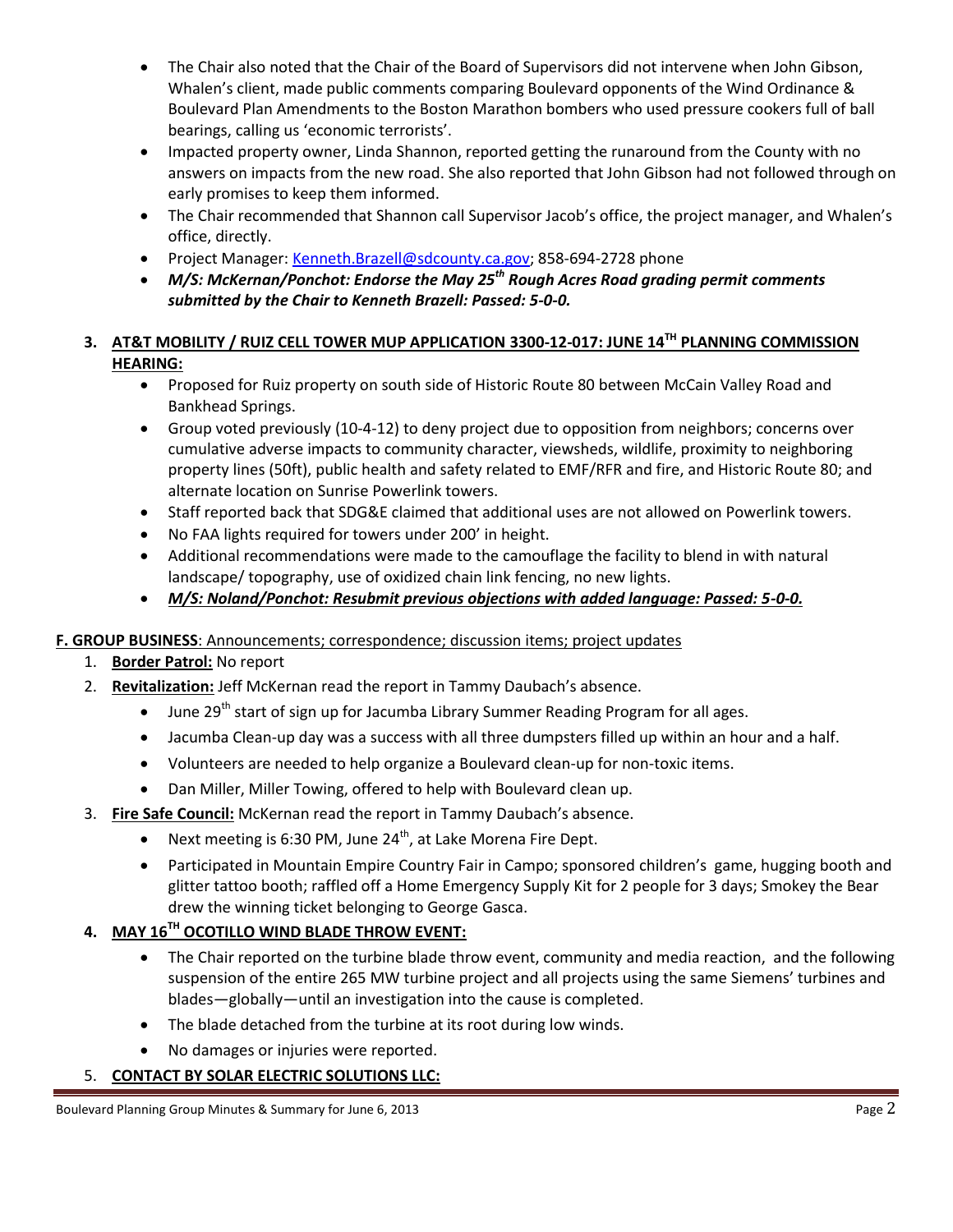- $\bullet$  The Chair and Bob Maupin reported on their separate informal meetings held on May 16<sup>th</sup> at request of company representatives to discuss potential new solar projects in Boulevard.
- One meeting was planned to take place in Boulevard but was changed due to the turbine accident.
- The Chair's meeting took place at the Ocotillo Community Center after the impromptu press conference called for the turbine blade throw event. Several Ocotillo residents were present and joined in the conversation, including objections to industrializing and sacrificing rural communities to benefit others.
- Bob Maupin and another resident met with the same representatives at the Boulevard Community /Fire Training Room where they were informed that Solar Electric Solutions planned 8' solar panels by existing infrastructure to serve the local community.
- Maupin and Tisdale both reported that they had relayed strong planning group and community opposition to commercial industrial projects that adversely impact existing uses and values, that these projects will not serve local needs (already have 50 MW Kumeyaay Wind).
- The representatives indicated to Maupin and Tisdale that they had received the opposition message loud and clear and would report back to their higher-ups, and there was no need to place them on the next Boulevard Planning Group agenda.
- Tisdale reported that the map displayed included several of Soitec's Boulevard projects.
- Jim Whalen asked for more information.
- The address on the company card: 21900 Burbank Blvd, Woodland Hills.

## **6. REPORT ON BOARD OF SUPERVISORS' MAY 15TH APPROVALS OF THE WIND ENERGY ORDINANCE & BOULEVARD COMMUNITY PLAN AMENDMENT:**

- The Chair reported on the May  $15<sup>th</sup>$  hearing, pro and con comments made, actions taken by the Board, and potential challenges to Board approvals.
- Video of Board of Supervisors May  $8^{th}$  and May 15<sup>th</sup> hearings are posted here: http://sdcounty.granicus.com/MediaPlayer.php?view\_id=2&clip\_id=1502 & here:http://sdcounty.granicus.com/MediaPlayer.php?view\_id=2&clip\_id=1506;
- County documents and maps are posted here: http://www.sdcounty.ca.gov/pds/advance/POD10007FEIR.html

## 7. **PROGRAMMATIC EIR FOR 4 SOITEC SOLAR PROJECTS: 168.5 MW OF CONCENTRATING PV SOLAR (7,290 tracking CPV modules @1,200 sq ft each) TOTALING 1,473 ACRES: REVISED DOCUMENTS:**

- Soitec consultant, Jim Whalen, reported that the projects are still in drafting; 3-4 wells will be used; some wells will be used for both operation and construction; he is not aware of a new well being drilled.
- Whalen confirmed that Trey Driscoll, with Dudek, is working on all 4 Soitec solar projects
- County project manager: Robert Hingtgen: (858) 694-3712 or Robert. Hingtgen@sdcounty.ca.gov;
- Documents posted here: http://www.sdcounty.ca.gov/pds/ceqa/GPA12-010.html

## 8. **ROUGH ACRES RANCH CAMPGROUND/CONFERENCE CENTER/ROCKCRUSHING: MUP #11-002; 3300-12- 020(P12-020),3300-12-021(P-12-021); REVISED DOCUMENTS RECEIVED:**

- Consultant Jim Whalen reported that the project is still in review with release expected in August or so.
- County Project Manager: Larry Hofreiter: Larry.Hofreiter@sdcounty.ca.gov; (858) 694-8846.
- 9. **LIVE OAK SPRINGS BULK WATER SALES; SOURCE CAPACITY ASSESSMENT; MAY 14TH PROPOSED DECISION BY CPUC'S ASSIGNED ADMINISTRATIVE LAW FOR INVESTIGATION PROCEEDING # I.12-08-004 & NAZAR NAJOR'S LIVE OAK SPRINGS WATER RATE INCREASE REQUEST:**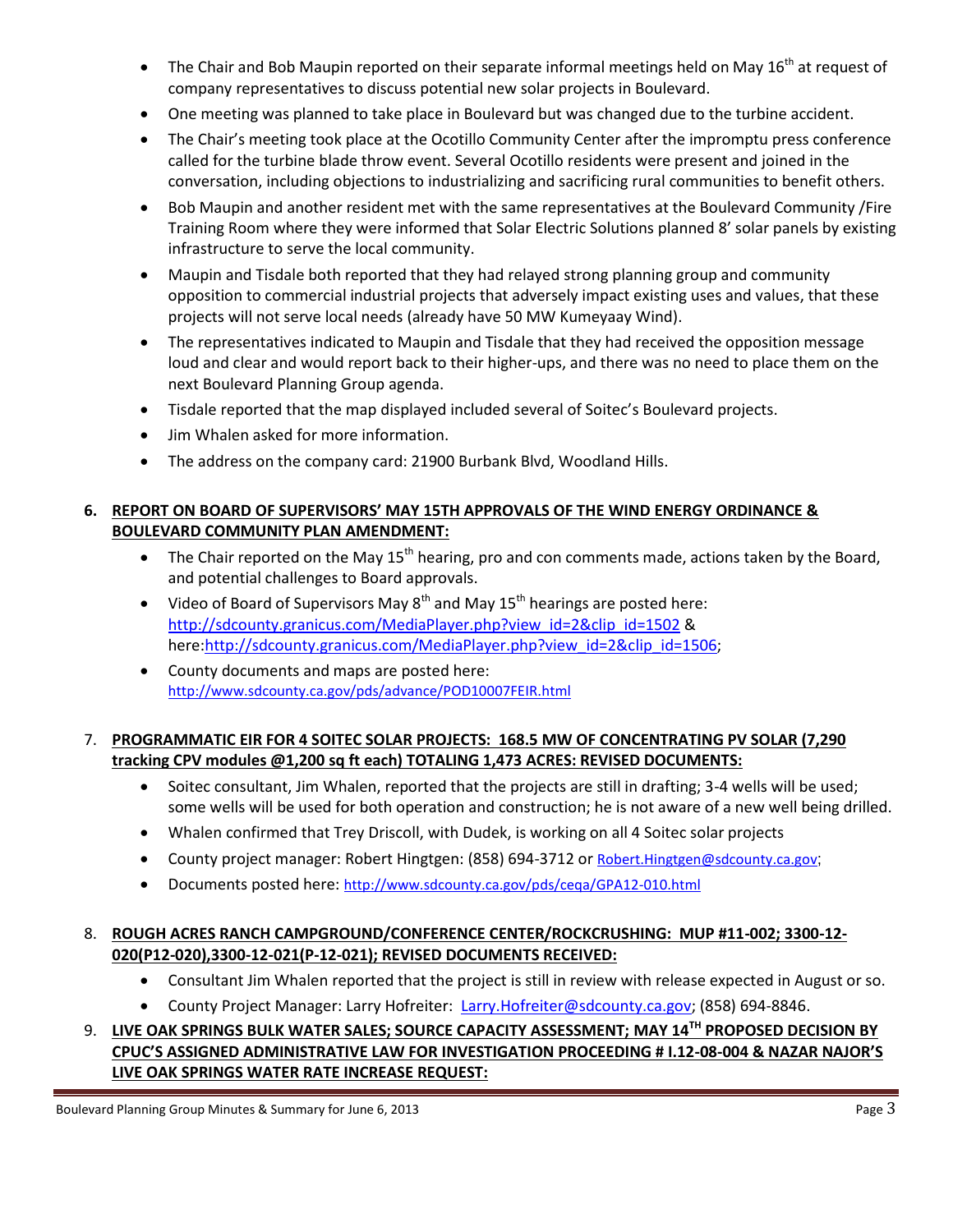- The Administrative Law Judge's Proposed Decision, dated May  $14<sup>th</sup>$ , was discussed. It is posted here: http://docs.cpuc.ca.gov/PublishedDocs/Efile/G000/M064/K723/64723607.PDF.
- The CPUC Division of Water Audit's staff recommendation for over \$1 million in fines *was not included in the Proposed Decision*. However, staff recommendation for receivership and finding a new owner for Live Oak Springs Water Company was included to protect the health and safety and water resources for the rate payers.
- Nazar Najor stated they need a 54% rate increase if bulk water sales are denied.
- Najor reported that Dudek's Draft Source Capacity Assessment has been sent to the County and he promised to post it to the Live Oak Springs Water Company website.
- Live Oak Springs Water Company is paying for the Source Capacity Assessment, not Soitec.
- Najor reported \$100,000 in infrastructure repairs had been done under their management and the hole has been repaired in front of the home that was the subject of the public complaint at previous meeting.
- Jeff McKernan asked what the time frame is for a CPUC decision.
- Najor said he will go to the CPUC hearing and appeal. He objected to the reading of the documents.
- A member of the public reported going to look at a home for sale in Live Oak Springs and asked Najor about an open broken pipe she saw behind the home. Running water could be seen through the hole.
- Najor denied any broken water pipes, saying the pipe in question must have been a private sewer pipe.
- CPUC documents are posted here including Najor's filings for Live Oak Springs Water Company: http://delaps1.cpuc.ca.gov/CPUCProceedingLookup/f?p=401:56:650384367315001::NO:RP,57,RIR:P5\_PROCEEDING\_SELECT:I1208004.

# 10. **SOL ORCHARD BOULEVARD SOLAR MAJOR USE PERMIT APPLICATION (P12-025) FOR 108 ACRES SOUTH OF OLD 80 AND EAST OF TULE JIM ROAD:**

- No new information available.
- 21,736 axis tracking solar panels (7-10' in height) proposed for 70 of 108 acres and to connect to the new larger Boulevard Substation: APN: 612-090-17,-19 and 59; 205,000 cubic yards of grading; County project manager: Mark Slovick: 858-495-5172; Mark.Slovick@sdcounty.ca.gov.

# 11. **INVENERGY'S 160-250MW SHU'LUUK WIND & SOLAR DEIS:**

- No new information.
- Between 160MW and 250MW, using 54 to 85 wind turbines (2-3 MW each and up to 515' tall) and 310 acres for 40 MW solar project. Study area spans 4,739 acres, about 1/3 of Campo tribal lands both north and south of I-8, Old Hwy 80, Hwy 94.
- Project contact: Lenore Lamb (BIA): (951)276-6625 (ext.254). DEIS documents, maps, are posted here: www.shuluukwind.com.

## 12. **SDG&E's APPLICATION PERMIT TO CONSTRUCT TRANSMISSION LINE 6931: FIRE HARDENING /SHU'LUUK WIND INTERCONNECTION PROJECT: CPUC APPLICATION NO. 12-12-007; MAY 14TH PRE-HEARING CONFERENCE IN SAN FRANCISCO:**

- **•** Chair reported on May 14<sup>th</sup> pre-hearing conference at CPUC in San Francisco with representatives for SDG&E and interveners. Several impacted Kumeyaay Wind turbine neighbors also attended.
- SDG&E proposes to replace 49 wooden poles with 53 double circuit galvanized steel poles along 5.2 miles of existing 69kV line (TL 6931) for fire hardening and new 138kV Shu'luuk Wind (new 100' ROW) from eastern boundary of the Campo Reservation, west of Live Oak Springs, to the expanded Boulevard Substation. 5 staging areas (63 acres) with 3 helicopter landing zones.